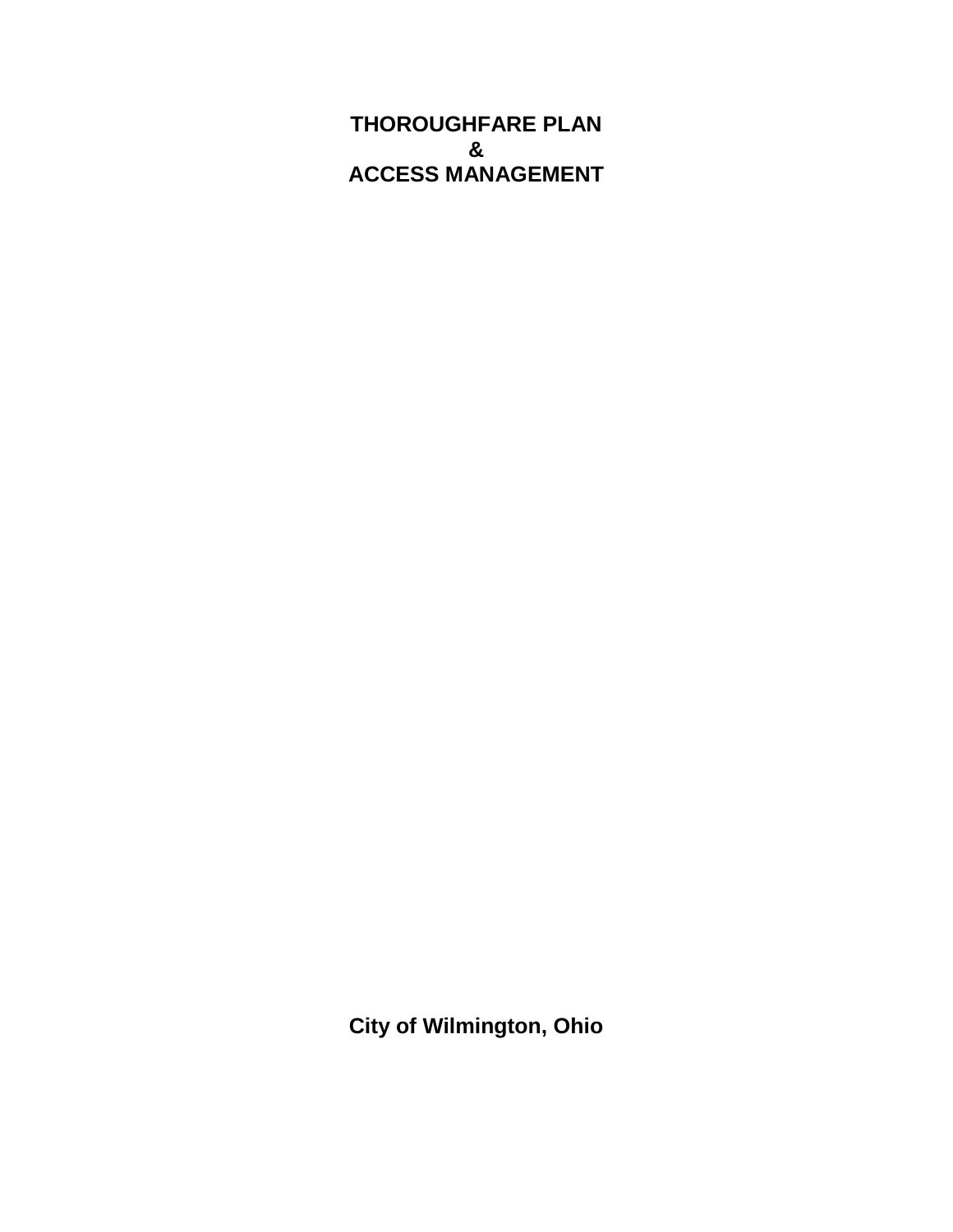## **ACCESS CONTROL**

In order to promote effective and efficient use of highway facilities and sustain the reasonable economic development of land, it is necessary to establish, implement, and enforce sound access control policies.

All properties, whether they are existing and are being redeveloped or are being developed for the first time, will be required to conform to all requirements of access control as designated in this chapter.

Plans for proposed projects for new residences and businesses, requiring new driveways, parking facilities, curb cuts, or new points of ingress and egress accessing public streets which may alter or impede existing traffic flows shall be submitted for approval to the Office of the Director of Public Service.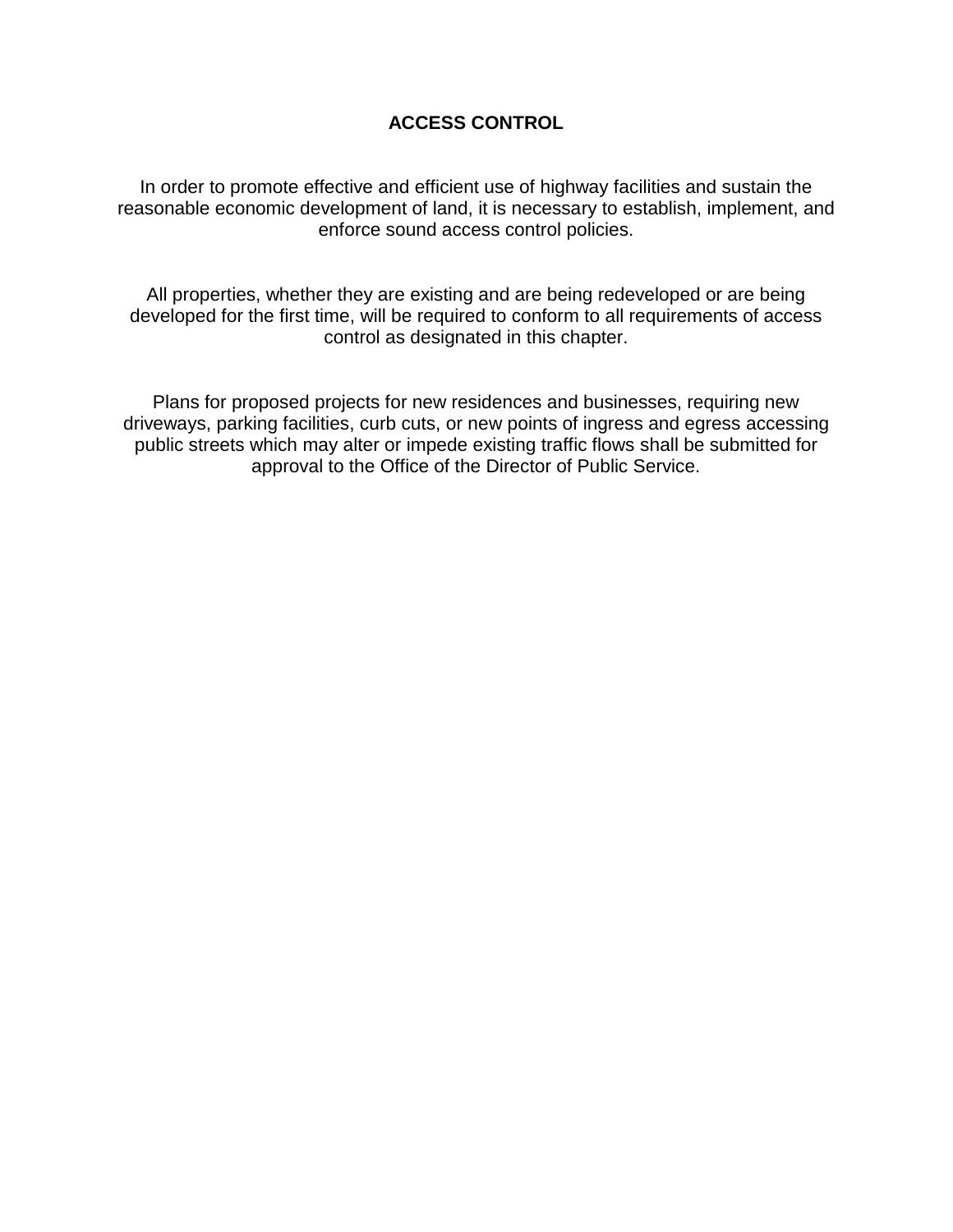## LOCATION OF ACCESS POINTS

- 1. The following spacing restrictions should be adhered to:
	- a. To be capable of being signalized, access points that require signalization shall not be located any closer than one-quarter mile to the nearest signalized intersection or signalized driveway, in addition to satisfying the warrants contained in the State Manual of Uniform Traffic Control Devices for Streets and Highways. The exact location of the signal should be determined by a traffic engineering study and should at least consider the following variables:
		- (1) Speed
		- (2) Traffic signal phasing
		- (3) Traffic Signal cycle length
		- (4) Roadway geometrics
		- (5) Accident experience.

Furthermore, provisions should be made for all turning movements in order to maintain the design capacity of the roadway.

- b. Unsignalized access points should be spaced a minimum distance of six hundred (600) feet. In addition, some turning restrictions and/or reserved turn lanes may be required.
- c. In no case should a driveway be located closer than 200 feet to an intersection involving a major arterial.
- 2. At those access points where turning vehicles from the Major Arterial Roadway will affect the roadway capacity to the extent that turn lanes are needed, the turn lanes shall be provided by the developer. This policy should be enforced regardless of whether the roadway is a two-lane or a multi-lane facility.
- 3. Where possible, provision for the construction of a frontage road should be made at all developments. Access to the Major Arterial Roadway, however, via an intersecting street or a common driveway, should be investigated if this is not possible.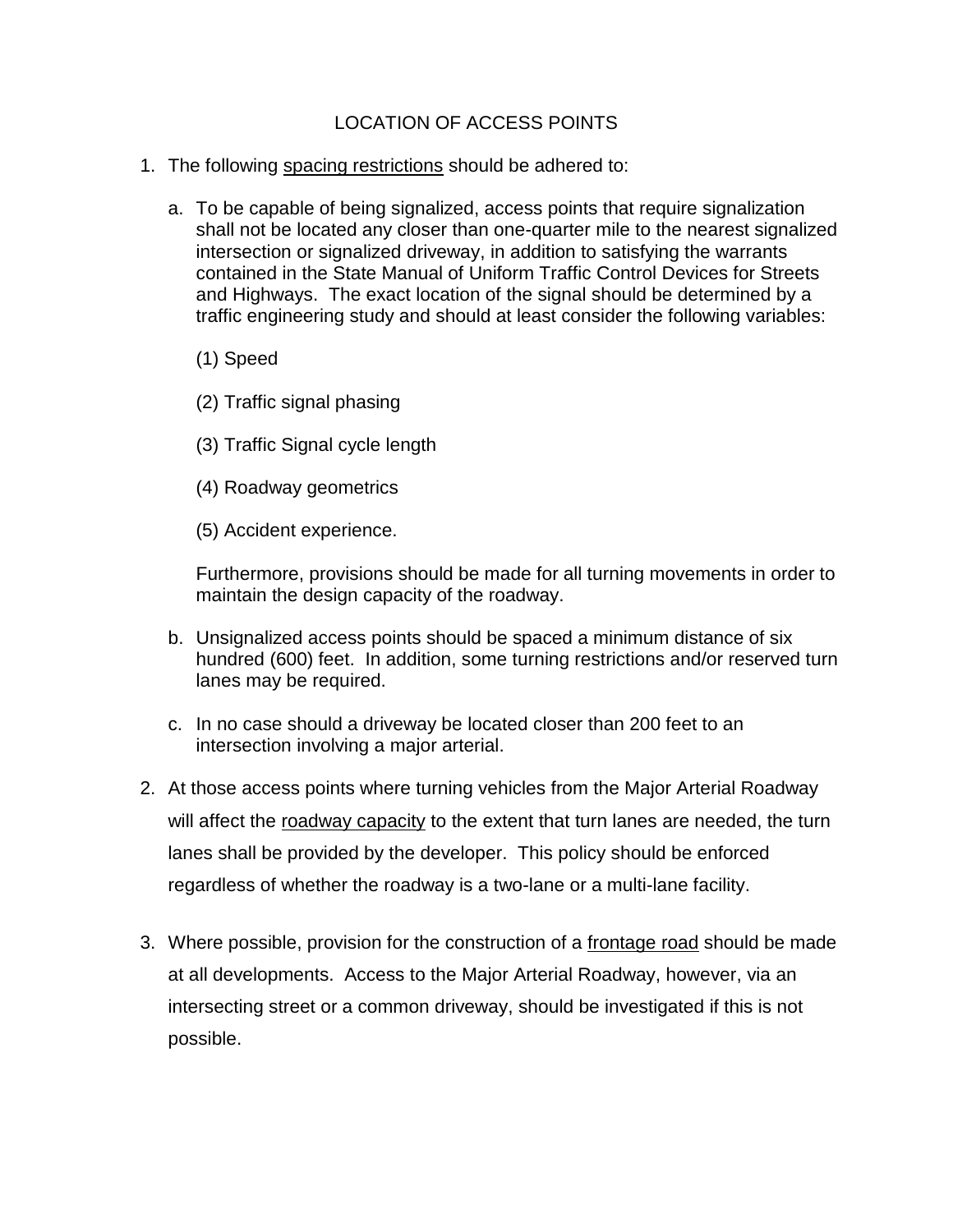- 4. Major access points on opposite sides of the Major Arterial Roadway shall be located opposite each other; otherwise, turning movement restrictions may be imposed.
- 5. One access point per existing tract will be allowed. If, however, the spacing requirements for a direct access point (see No. 1) cannot be satisfied, then an indirect access point should be located on a frontage road, on an intersecting street, or share a common driveway that meets the spacing requirements. In addition, for these two lower-class roadways to function properly, access onto them should be controlled as follows:
	- a. Access points onto Local Roadways intersecting the Major Arterial Roadway should be spaced a minimum distance of one hundred (100) feet, measured from point of curb return to point of curb return, from the Major Arterial Roadway as well as from adjacent access points. This restriction would also include frontage roads intersecting Local Roadways.
	- b. Access points onto frontage roads paralleling the Major Arterial Roadway should be spaced a minimum distance of one hundred (100) feet, measured from point of curb return to point of curb return, from adjacent access points.
- 6. Where the frontage of a tract is greater than six hundred (600) feet, an additional access point may be permitted. The form of access, however, may be direct or indirect. One or both of the access points may have direct access onto the Major Arterial Roadway, depending on the location of adjacent direct access points. In the case where the adjacent access locations allow only one point of direct access, the second access point will be indirect.
- 7. The location of access points shall comply with safe sight distance practices as indicated in Table 1.
- 8. Access points should be located a sufficient distance from property lines in order to allow the curb radius or flare to fall entirely in front of the subject property, except where common driveway serving two properties is constructed.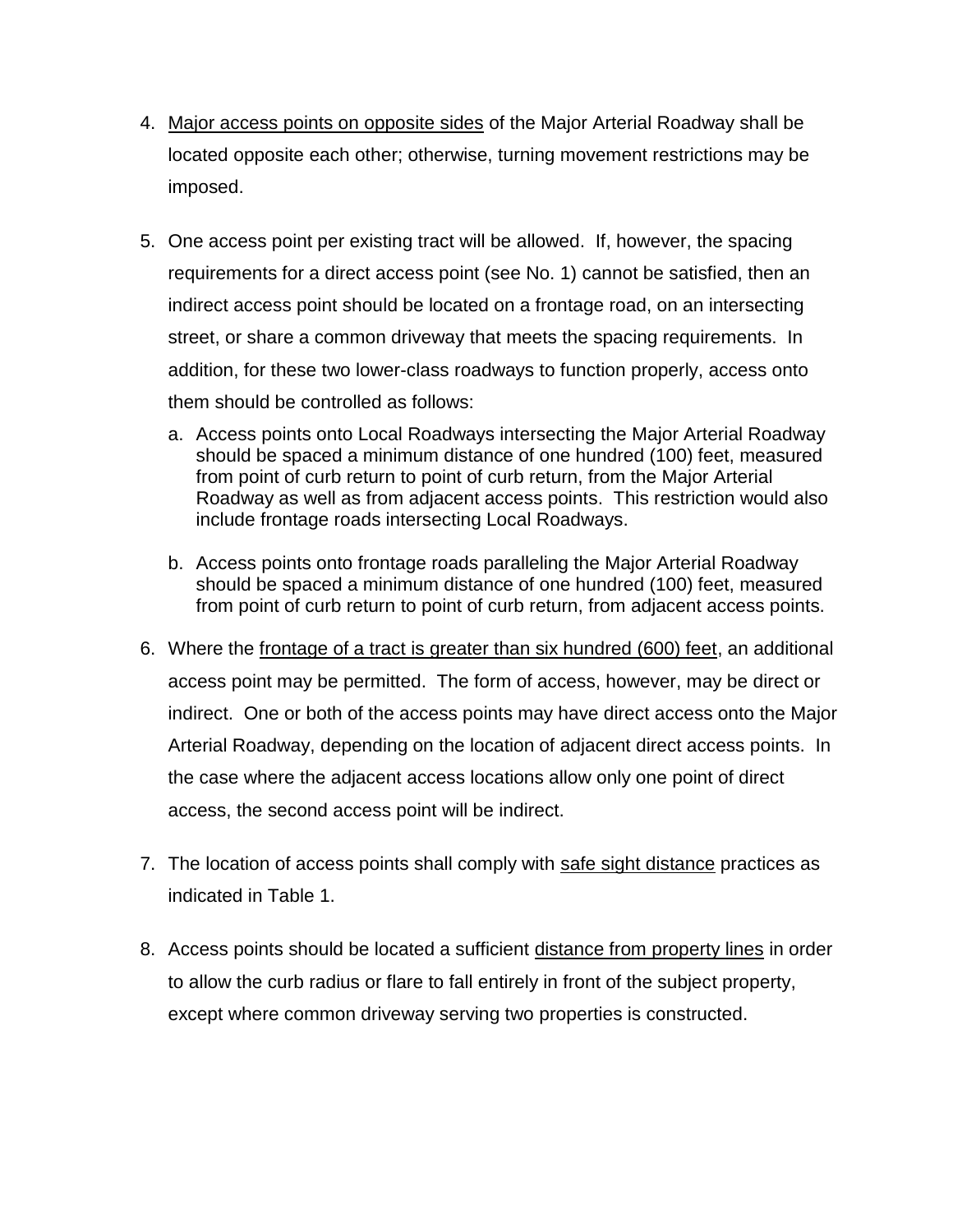9. In the process of providing access to abutting property, the developer and the approving governmental agency, together, must strive to provide the highest level of safety possible and to maintain the roadway design capacity.

## SECONDARY ARTERIALS AND COLLECTORS

- 1. The following spacing restrictions should be adhered to:
	- a. To be capable of being signalized, access points that require signalization shall not be located any closer than one-quarter mile to the nearest signalized intersection or signalized driveway, in addition to satisfying the warrants contained in the State Manual of Uniform Traffic Control Devices for Streets and Highways. The exact location of the signal should be determined by a traffic engineering study and should at least consider the following variables:
		- (1) Speed
		- (2) Traffic signal phasing
		- (3) Traffic Signal cycle length
		- (4) Roadway geometrics
		- (5) Accident experience.
	- b. Unsignalized access points should be spaced as follows:
		- (1) On two-lane roadways, one access point per existing tract will be allowed. If, however, the frontage is greater than five hundred (500) feet, an addition access point may be permitted. Furthermore, the minimum spacing between adjacent access points on secondary arterial or collector facility should be one hundred (100) feet, measured from point of curb return to point of curb return.
		- (2) On multi-lane roadways, the spacing should be dependent on whether or not a barrier median exists. If a barrier median exists, access points may be spaced as close as three hundred (300) feet. Certain turning movements, however, will be prohibited. If a barrier median does not exist, then the minimum spacing of access points should be six hundred (600) feet. In addition, some turning movements may be prohibited.
		- (3) In no case should a driveway be located closer than 200 feet to an intersection involving a secondary arterial.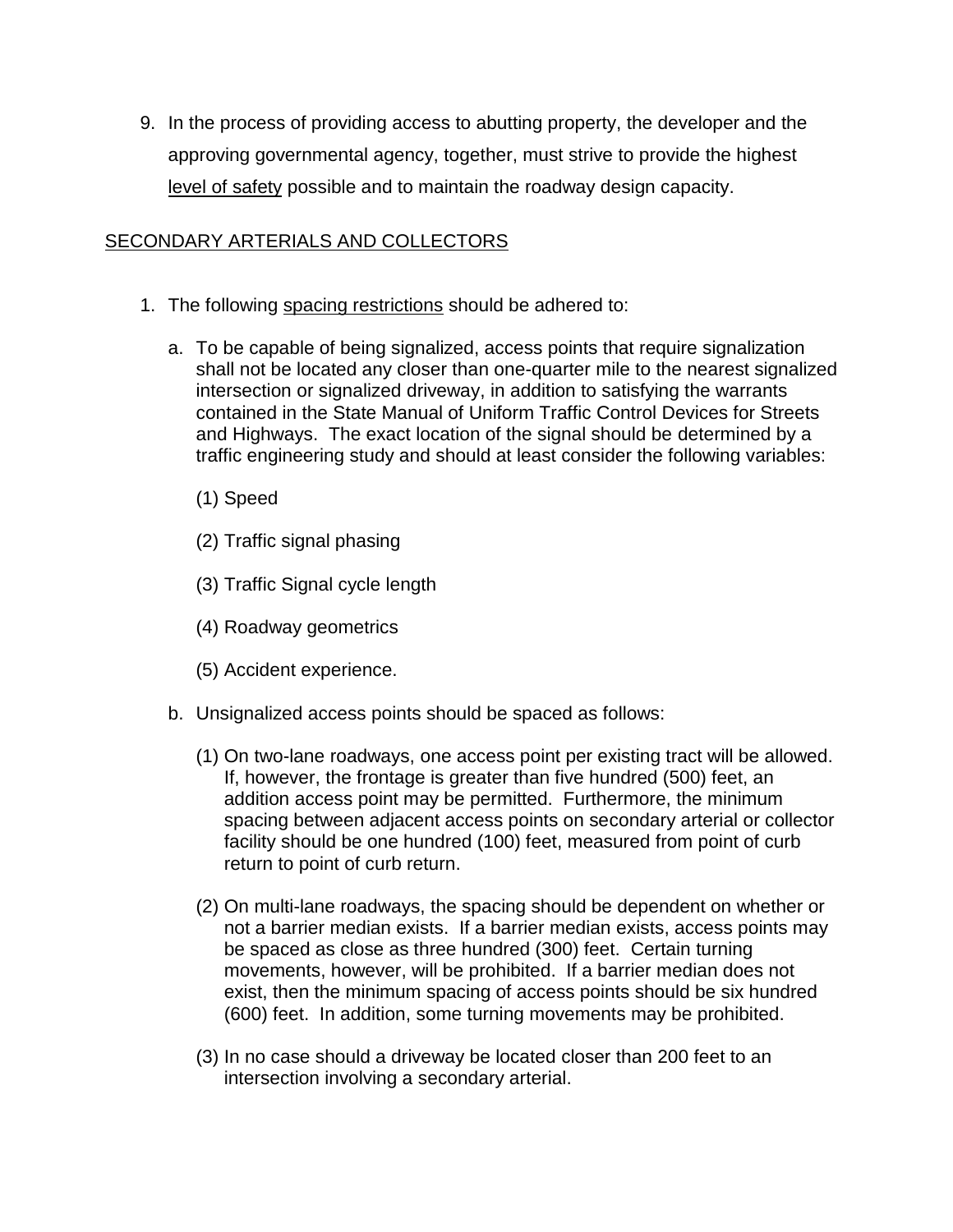- 2. At those access points where turning vehicles from the Secondary Arterial or Collector affect the roadway capacity to the extent that turn lanes are needed, the turn lanes shall be provided by the developer. This should be enforced regardless of whether the roadway is a two-lane or a multi-lane facility.
- 3. Major access points on opposite sides of the Secondary Arterial or Collector located opposite each other; otherwise, turning movement restrictions may be imposed.
- 4. One access point per existing tract will be allowed. If, however, the spacing requirements for a direct access point (see No. 1) cannot be satisfied, then an indirect access point should be located on a frontage road, on an intersecting street or share a common driveway that meets the spacing requirements. In addition, for these two lower-class roadways to function properly, access onto them should be controlled as follows:
	- a. Access points onto Local Roadways intersecting the Secondary Arterial or Collector Roadway should be spaced a minimum distance of one hundred (100) feet, measured from point of curb return to point of curb return, from the Secondary Arterial or Collector Roadway as well as from adjacent access points. This restriction would also include frontage roads intersecting Local Roadways.
	- b. Access points onto frontage roads paralleling the Secondary Arterial or Collector Roadway should be spaced a minimum distance of one hundred (100) feet, measured from point of curb return to point of curb return, from adjacent access points.
- 5. Where the frontage of a tract on a multi-lane roadway is greater than six hundred (600) feet, an additional access point may be permitted. The form of access, direct or indirect, will be dependent upon the location of adjacent access points.
- 6. The location of access points shall comply with safe sight distance as indicated in Table 1.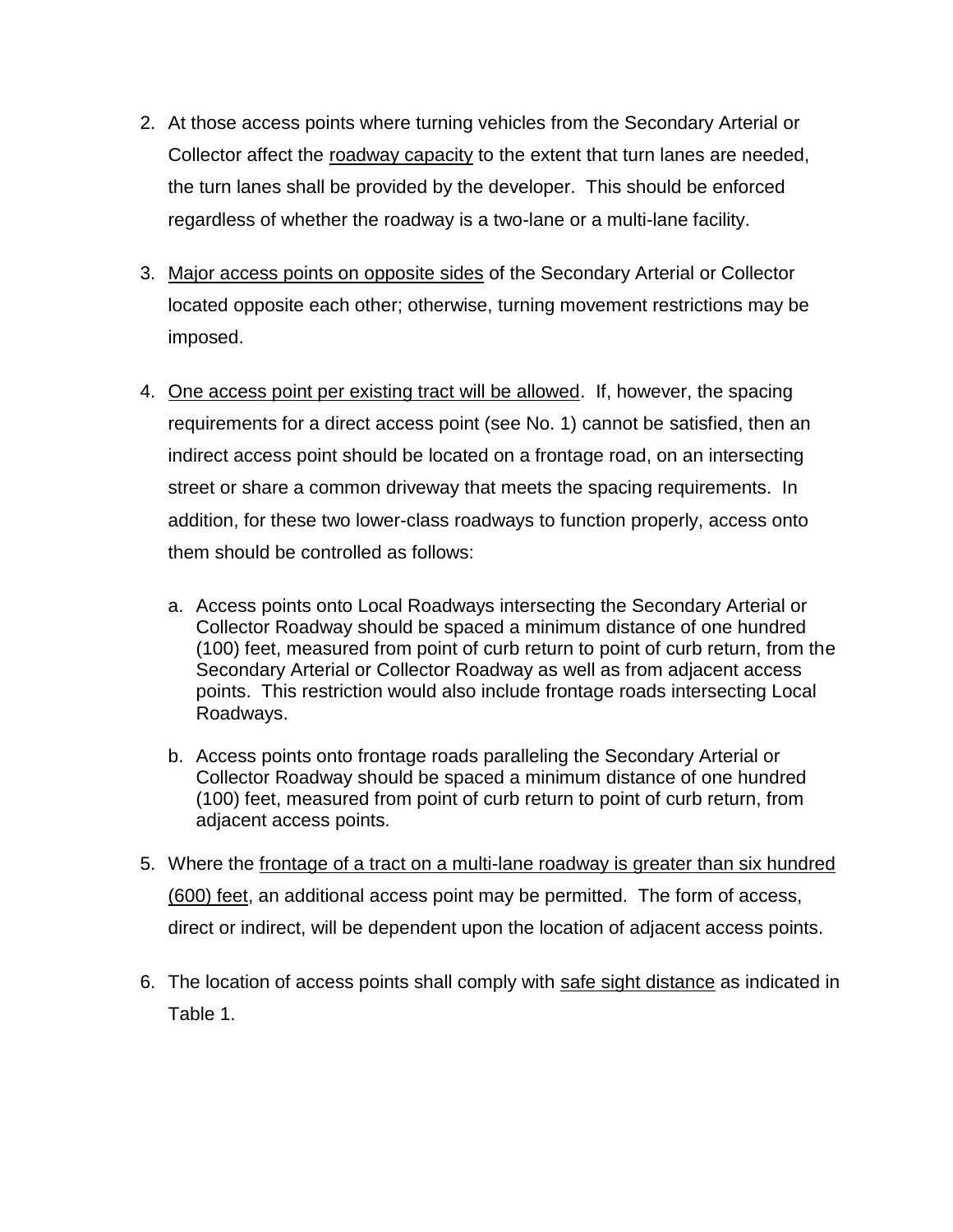- 7. Access points should be located a sufficient distance from property lines in order to allow the curb radius or flare to fall entirely in front of the subject property, except where a common driveway serving two properties is constructed.
- 8. In the process of providing access to abutting property, the developer and the approving governmental agency, together, must strive to provide the highest level of safety possible and to maintain the roadway design capacity.

# LOCAL STREETS

The primary purpose of this classification of roadway is to provide access to the abutting property. Consequently, there are fewer standards governing the location of access points on them.

- 1. The spacing of access points on this classification of roadway should be one hundred (100) feet, measured from point of curb return to point of curb return, except in residential subdivisions where there will not be any spacing requirements.
- 2. The number of access points shall be limited to one per tract except where the frontage is greater than 100 feet and it can be demonstrated by the developer that an additional curb cut will benefit traffic movement.
- 3. The location of the access point shall comply with safe sight distance as indicated in Table 1.
- 4. Access points should be located a sufficient distance from property lines in order to allow the curb radius or flare to fall entirely in front of the subject property, except where a common driveway serving two properties is constructed.
- 5. In the process of providing access to abutting property, the developer and the approving governmental agency, together, must strive to provide the highest level of safety possible.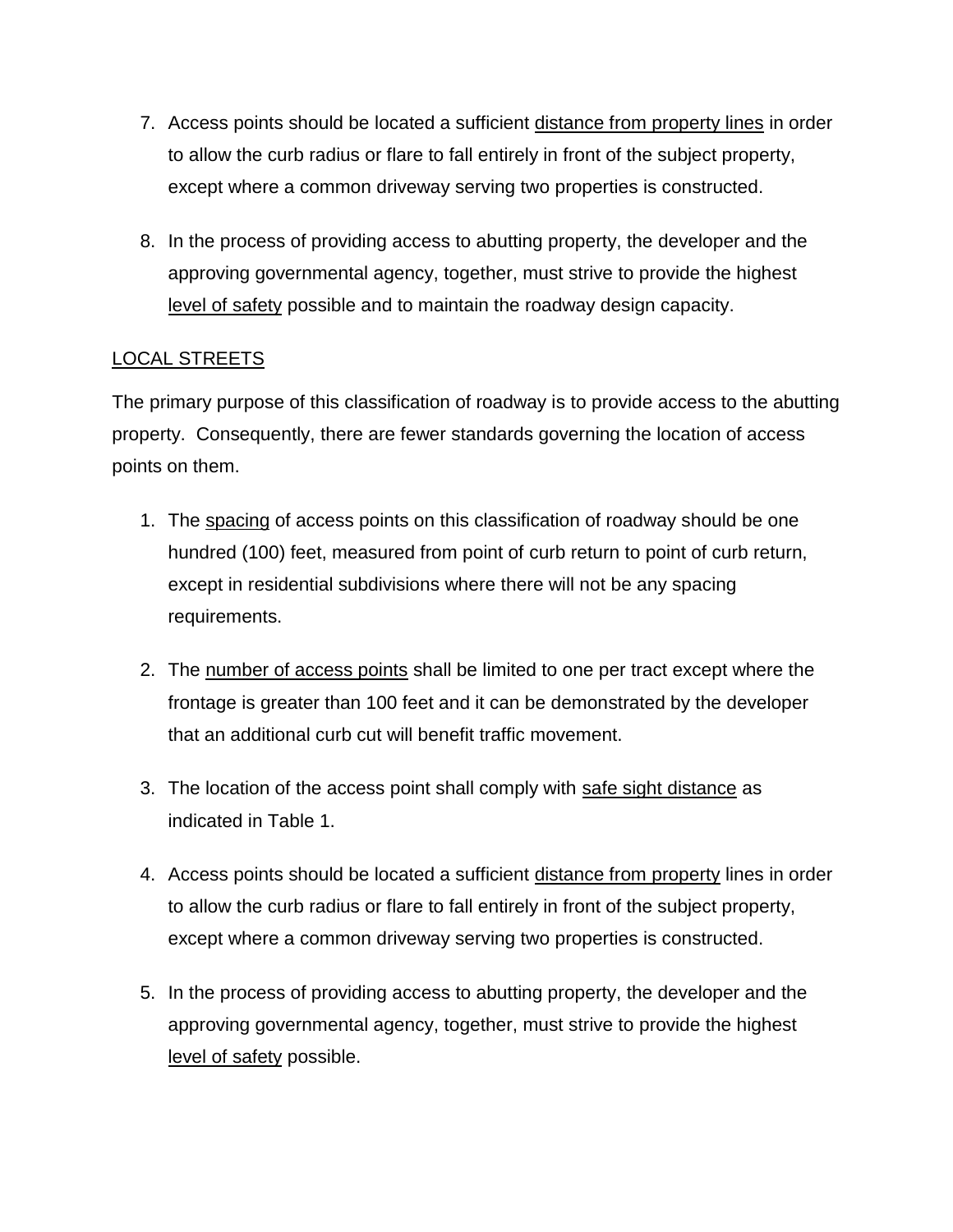## **GENERAL**

When the criteria for sight distance to the right cannot be met, the need can be eliminated by prohibiting left turns by exiting vehicles.

Restriction of turning movements to right turns in and out of a driveway, together with provisions of a right turn acceleration lane designed in accordance with AASHO standards, eliminate the need for the sight distances.